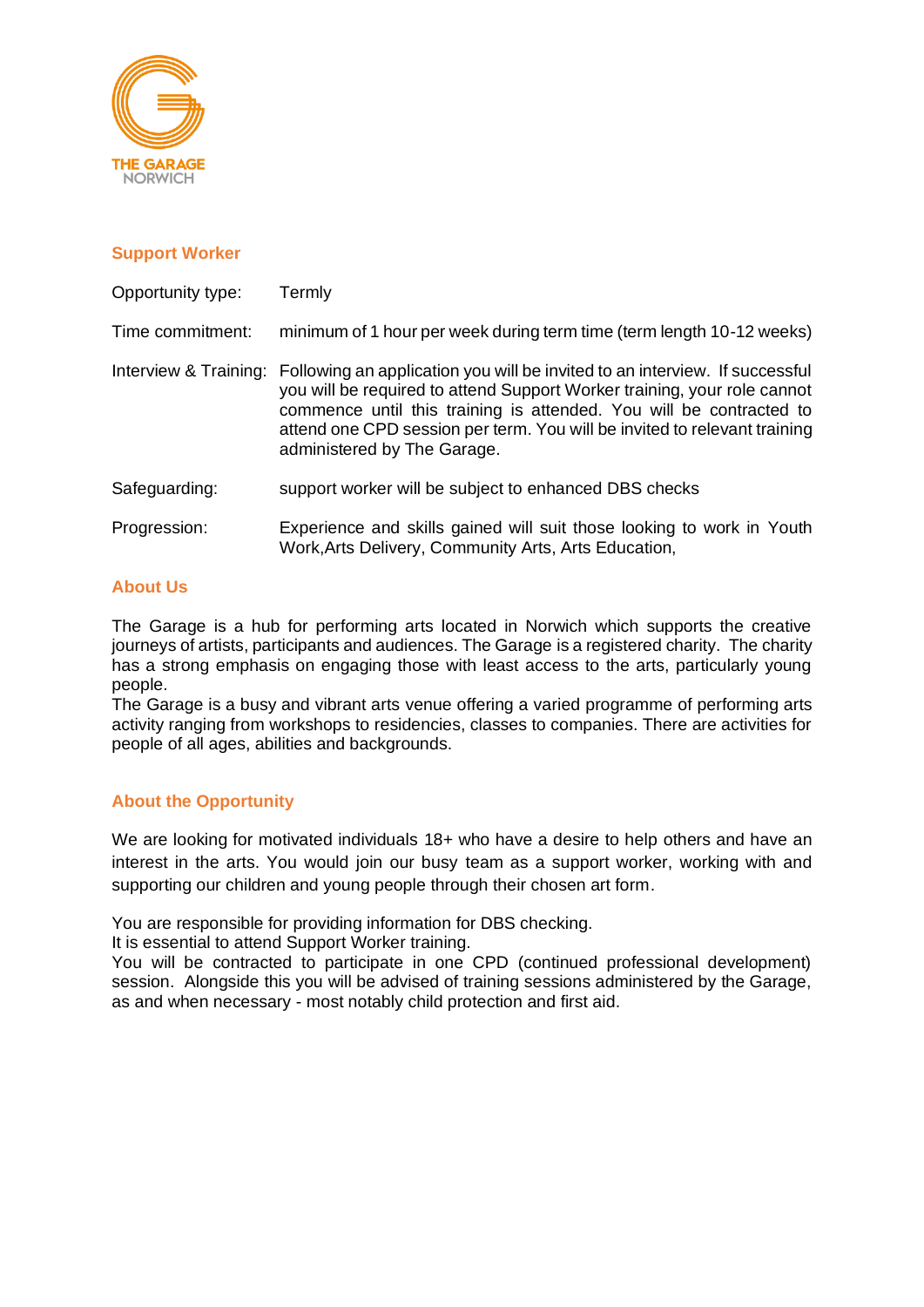#### **Roles & Responsibilities**

- To support the lead tutor in session delivery and planning when necessary, this may involve: - 1-2-1 with students, helping to manage behavior, leading warm ups or other activities, taking registers, setting up & packing down equipment.
- Engage people positively and in accordance to relevant Garage policy, procedure and best practice, paying particular attention to child protection and equal opportunities. Provide encouragement and recognition for achievement where necessary, ensuring that the people are always presented in a positive light.
- Engage those who are experiencing barriers to participation for whatever reason or those who are at risk by paying special attention to their needs and reporting this information and action taken back to the Project Manager.
- Help encourage raised aspirations, foster positive citizenship, tolerance, empowerment and community cohesion across all ages and cultural backgrounds, ensuring regular feedback between you, the lead tutor and Project Manager where necessary.
- Identify Gifted and Talented students within the session and report this back to the tutor, Project Manager and any other relevant partners.
- Work with the Marketing Team where relevant to document process and share on The Garage website and social media.
- Actively engage in the session's activity whether you are experienced in the art medium or not. The Garage promotes inclusion which extends to your inclusion in the session. This sets a good example and shows an approachable and 'can do' attitude.
- You are responsible for providing information for DBS checking. If you do not have a current First Aid Certificate, please ensure the Project Manager made aware of this.
- Participate in training sessions administered by the Garage, as and when necessary - most notably child protection and first aid. We will share with you other opportunities for CPD that are relevant.